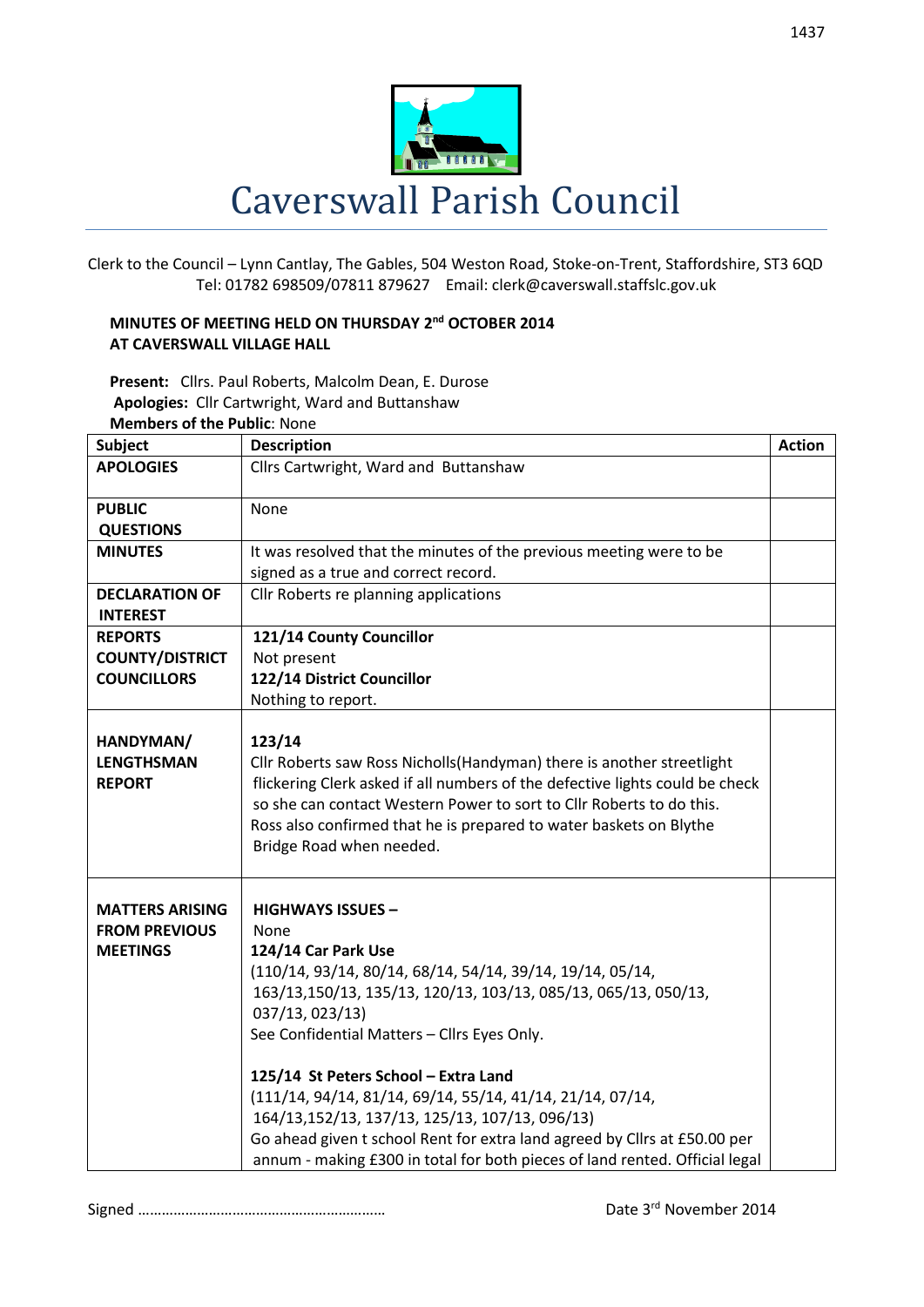| Subject                                                           | <b>Description</b>                                                                                                                                                                                                                                                                                                                                                                                                                                                                                                                 | <b>Action</b> |
|-------------------------------------------------------------------|------------------------------------------------------------------------------------------------------------------------------------------------------------------------------------------------------------------------------------------------------------------------------------------------------------------------------------------------------------------------------------------------------------------------------------------------------------------------------------------------------------------------------------|---------------|
| <b>MATTERS ARISING</b><br><b>FROM PREVIOUS</b><br><b>MEETINGS</b> | lease done Clerk to contact St Peters re this and to advise that they<br>would be responsible for the legal cost incurred.                                                                                                                                                                                                                                                                                                                                                                                                         | Clerk         |
| continued                                                         | 126/14 Playing Fields                                                                                                                                                                                                                                                                                                                                                                                                                                                                                                              |               |
|                                                                   | (112/14, 95/14, 82/14, 70/14, 56/14, 42/14, 22/14, 08/14, 165/13,<br>153/13, 138/13, 126/13, 084/13, 064/13, 049/13, 036/13, 025/13,                                                                                                                                                                                                                                                                                                                                                                                               |               |
|                                                                   | 010/13, 093/12)                                                                                                                                                                                                                                                                                                                                                                                                                                                                                                                    |               |
|                                                                   | See Confidential Matters - Cllrs Eyes Only.                                                                                                                                                                                                                                                                                                                                                                                                                                                                                        |               |
|                                                                   | 127/14 Footpaths:                                                                                                                                                                                                                                                                                                                                                                                                                                                                                                                  |               |
|                                                                   | The problem with access to the footpath and bridleway opposite<br>Auctioneer Arms has been looked at by SCC who have passed it to SMDC<br>to investigate. However, the problem the horse owner is having is a civil<br>matter. Clerk to ask Police to keep an eye on the area as there is a<br>historical issue with this being used for anti social activities. A Mrs Jones,<br>who has been in contact with SCC/SMDC on this (not sure if she is the<br>new property owner) has suggested gating the lane off but this is not an |               |
|                                                                   | option as it is a public footpath, it has also been used as a bridleway for<br>over 20years to our knowledge, Cllr Roberts to check on the exact status<br>of the lane. It is not known who owns the driveway/lane or who has<br>permitted access, again this is something that needs checking out.                                                                                                                                                                                                                                | <b>PR</b>     |
|                                                                   | 128/14 Defibrillator:<br>$(114/14, 97/14, 84/14, 73/14, 59/14, 46/14, 27/14)$<br>No update as Cllr Ward not present.<br>129/14 Football Clubs:                                                                                                                                                                                                                                                                                                                                                                                     |               |
|                                                                   | Seniors - heard nothing.<br>Juniors - still awaiting on letter requesting use of the field, Cllr Roberts to<br>chase up.<br>130/14                                                                                                                                                                                                                                                                                                                                                                                                 | <b>PR</b>     |
|                                                                   | <b>Gates on The Quarry entrance - Tickhill Lane</b><br>Cllr Roberts spoken to Dawn Plant at SCC on this, Clerk to follow up and<br>also to get back to Dave Smith at SMDC again.<br><b>Unresolved Items:</b><br>None                                                                                                                                                                                                                                                                                                               | Clerk         |
| <b>CORRESPONDENCE</b>                                             | 131/14<br><b>SMDC</b><br>Re Village Shop Licensing Application                                                                                                                                                                                                                                                                                                                                                                                                                                                                     |               |
|                                                                   | <b>Bank Statements</b><br><b>TSB</b>                                                                                                                                                                                                                                                                                                                                                                                                                                                                                               |               |
|                                                                   | <b>AGM</b> information<br><b>Staffs Playing Field Assoc</b><br>Subscription information                                                                                                                                                                                                                                                                                                                                                                                                                                            |               |
|                                                                   | <b>Comm Councils</b><br><b>AGM</b> information                                                                                                                                                                                                                                                                                                                                                                                                                                                                                     |               |
|                                                                   | Open Day 22 <sup>nd</sup> Oct 11am-3pm<br><b>Cheadle Citizens</b><br><b>Advice Bureau</b>                                                                                                                                                                                                                                                                                                                                                                                                                                          |               |